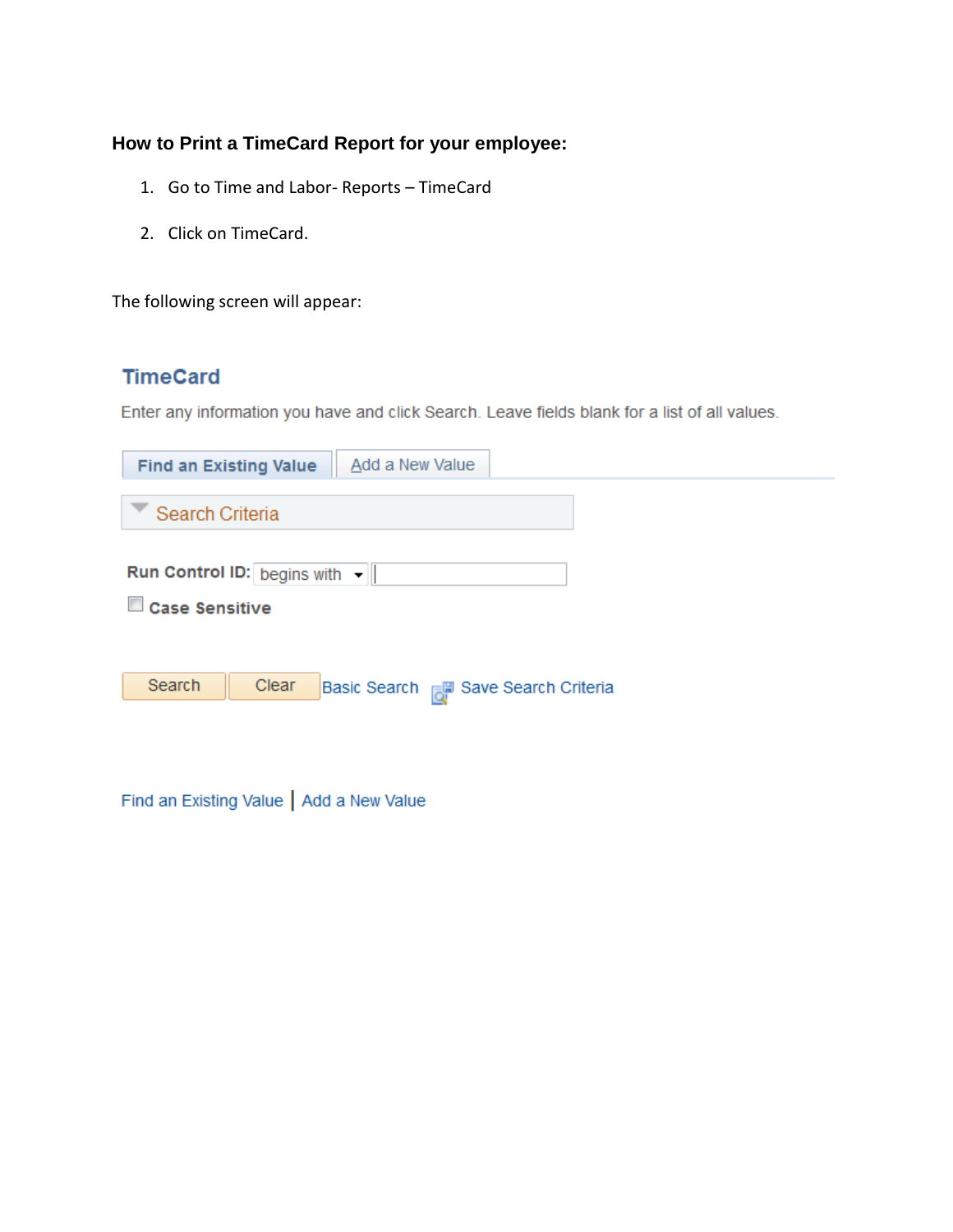- 3. If you have a Run Control ID, enter it and click on Search. If you do not currently have a "Run Control ID" you will need to make one by clicking on "Add a New Value". Populate the "Run Control ID" field with a unique identifier of the process such as your budget unit number and your initials or your first initial and last name, and then click "add". You will only need to create a "Run Control ID" once, the next time you can click on Search.
- 4. If you have made a new "Run Control ID" and pressed add, it will bring you to the following panel to run your TimeCard as shown below.

| Favorites-                    |                           |    |                          |                | Main Menu > Time and Labor > Reports > TimeCard |                     |                |
|-------------------------------|---------------------------|----|--------------------------|----------------|-------------------------------------------------|---------------------|----------------|
|                               |                           |    |                          |                |                                                 |                     |                |
| ORACLE <sup>.</sup>           |                           |    |                          |                |                                                 |                     |                |
|                               |                           |    |                          |                |                                                 |                     |                |
|                               |                           |    |                          |                |                                                 |                     |                |
| <b>TimeCard</b>               |                           |    |                          |                |                                                 |                     |                |
|                               | <b>Run Control ID JPD</b> |    |                          | Report Manager | <b>Process Monitor</b>                          |                     | <b>Run</b>     |
|                               | Language English          |    | $\overline{\phantom{a}}$ |                |                                                 |                     |                |
|                               |                           |    |                          |                |                                                 |                     |                |
| <b>Run Control Parameters</b> |                           |    |                          |                |                                                 |                     |                |
|                               | <b>Start Date</b>         | Ħ  |                          |                |                                                 |                     |                |
|                               | <b>End Date</b>           | BI |                          |                |                                                 |                     |                |
| <b>Employees To Process</b>   |                           |    |                          |                |                                                 |                     |                |
|                               |                           |    |                          | Empl           |                                                 |                     |                |
| Empl ID                       | <b>Name</b>               |    |                          | Record         | <b>Group ID</b>                                 | *Include or Exclude |                |
| Q                             |                           |    |                          | 0 <sub>8</sub> | Q                                               | Include<br>▼        | $+$ $-$        |
|                               |                           |    |                          |                |                                                 |                     |                |
| $\mathbb{R}$ Save             | $\equiv$ Notify           |    |                          |                |                                                 | ℤ<br>Add            | Update/Display |
|                               |                           |    |                          |                |                                                 |                     |                |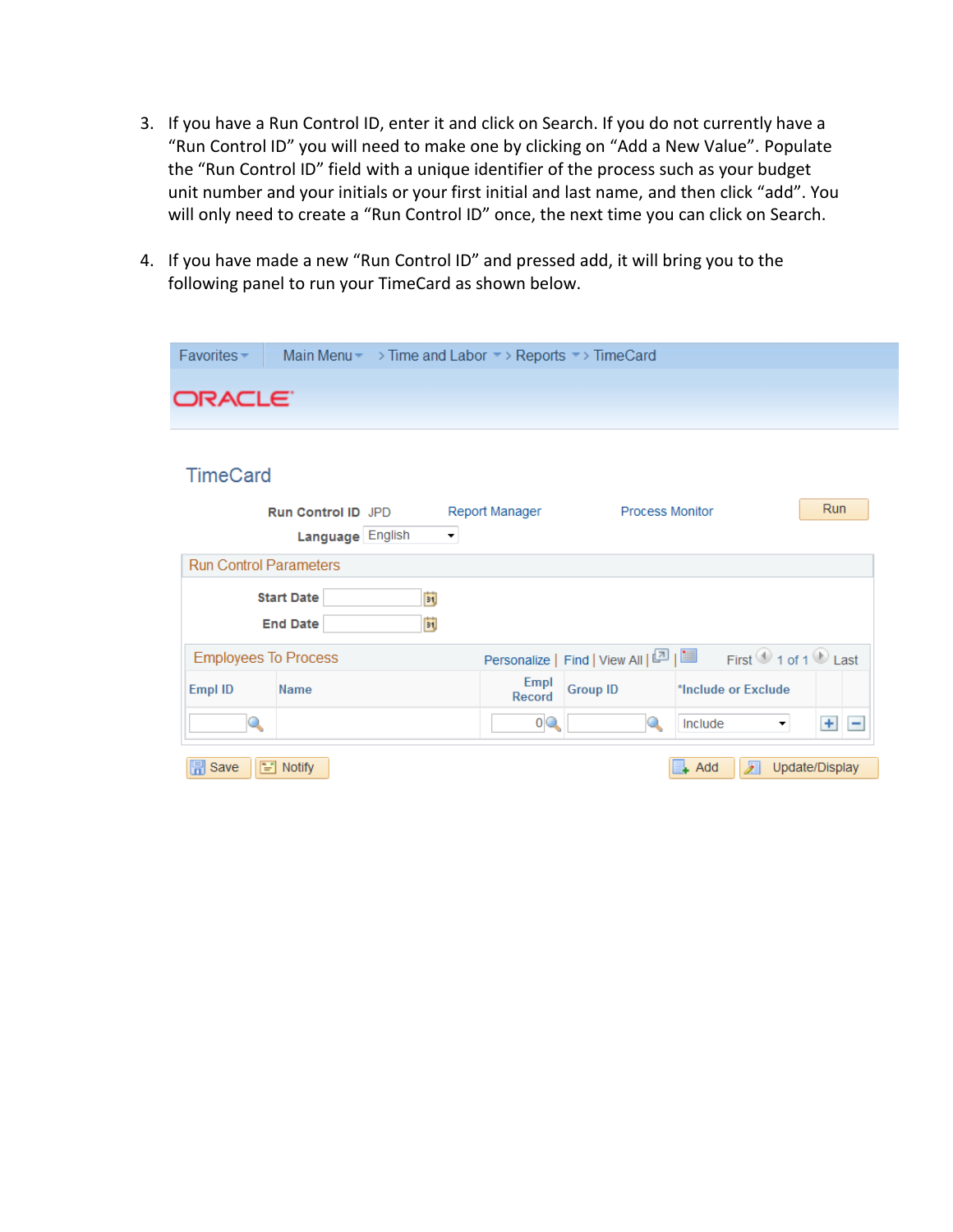5. You will need to fill in the Start Date and the End Date and also enter the Group ID or Empl ID as shown below. Then click "Save" and then "Run".

| <b>ORACLE</b>                                             | Main Menu • > Time and Labor • > Reports • > TimeCard |                        |                     |
|-----------------------------------------------------------|-------------------------------------------------------|------------------------|---------------------|
| <b>TimeCard</b><br>Run Control ID JPD<br>Language English | <b>Report Manager</b><br>$\blacktriangledown$         | <b>Process Monitor</b> | Run                 |
| <b>Run Control Parameters</b>                             |                                                       |                        |                     |
|                                                           |                                                       |                        |                     |
| <b>Start Date</b><br>司                                    |                                                       |                        |                     |
| B<br><b>End Date</b>                                      |                                                       |                        |                     |
|                                                           |                                                       |                        |                     |
| <b>Employees To Process</b><br><b>FmpLID</b><br>Name      | Empl<br><b>Record</b>                                 | <b>Group ID</b>        | *Include or Exclude |

6. The following screen will appear, put PSUNX in the server name field and then click OK

| User ID:                                         |                             |                                             | Run Control ID: JP        |       |                                   |                           | Help |
|--------------------------------------------------|-----------------------------|---------------------------------------------|---------------------------|-------|-----------------------------------|---------------------------|------|
| Server Name: PSUNX<br>Recurrence:                |                             | Run Date: 10/03/2014<br>Run Time: 2:50:03PM | 同                         |       | <b>Reset to Current Date/Time</b> |                           |      |
| Time Zone:                                       |                             |                                             |                           |       |                                   |                           |      |
| <b>Process List</b><br><b>Select</b> Description |                             | <b>Process Name</b>                         | Process Type              | *Type | *Format                           | <b>Distribution</b>       |      |
| $\boldsymbol{J}$                                 | AE for the Time Card Report | TL_TMCRD_RPT                                | <b>Application Engine</b> | Web   | $\blacktriangleright$ TXT         | <b>Distribution</b><br>۳I |      |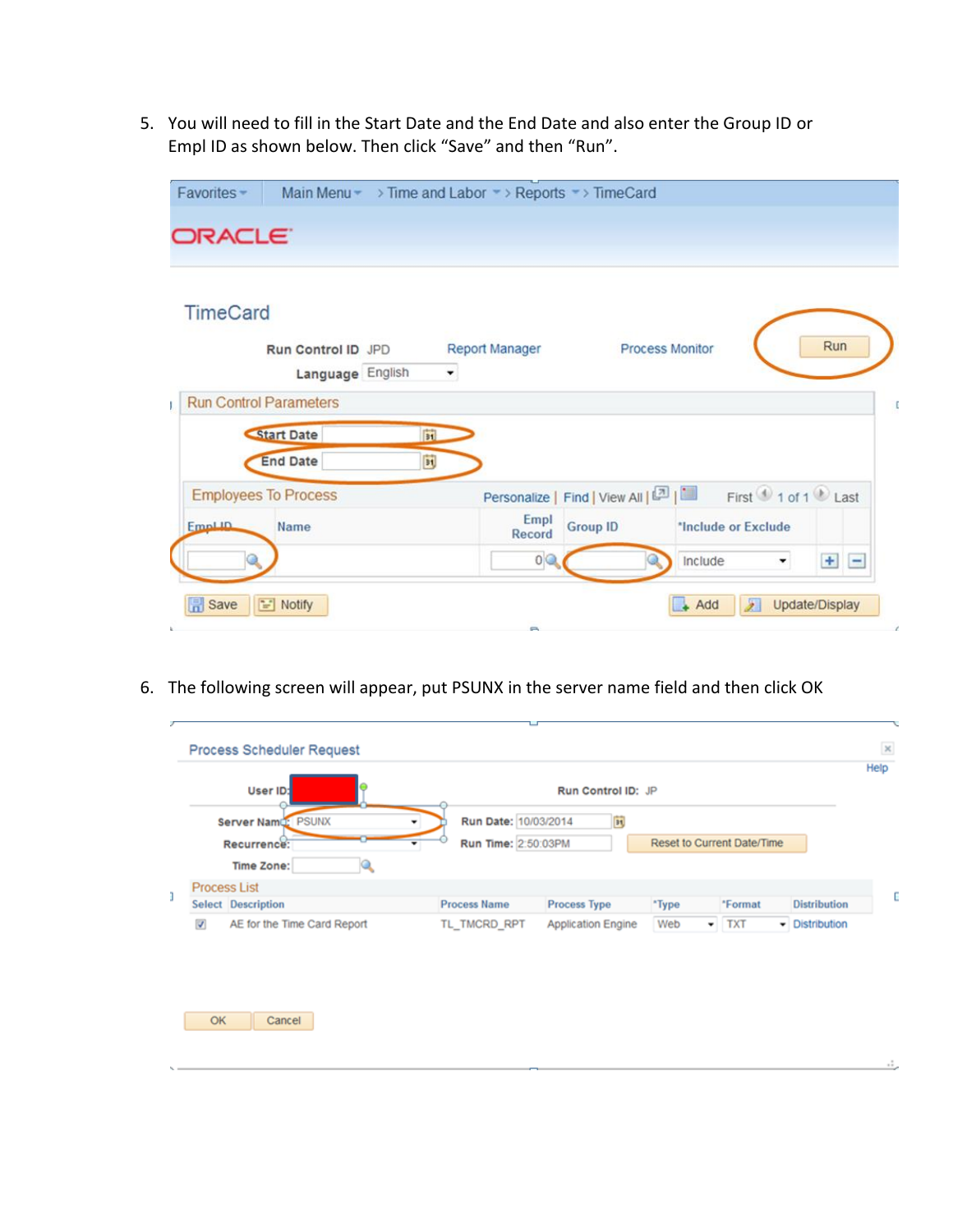7. The following panel appears and you can see the Process Instance Number. Also you will see the Report Manager. Click on "Report Manager".

| <b>TimeCard</b>                 |                       |                                                           |
|---------------------------------|-----------------------|-----------------------------------------------------------|
| Run Control ID JP               | <b>Report Manager</b> | Run<br><b>Process Monitor</b>                             |
| Language English                |                       | Process Instance: 3394497                                 |
| <b>Run Control Parameters</b>   |                       |                                                           |
| Start Date 09/14/2014           | B1                    |                                                           |
| End Date 09/27/2014             | Ħ                     |                                                           |
| <b>Employees To Process</b>     |                       | Personalize   Find   View All   [2]   First 1 of 1 0 Last |
| Empl ID<br>Name                 | <b>Empl Record</b>    | *Include or Exclude                                       |
|                                 | 0Q                    | $+$ $-$<br>Include                                        |
| Return to Search<br><b>Save</b> | $\equiv$ Notify       | Update/Display<br>Add<br>세                                |

8. The following screen will then appear. Click on details associated with the Description "TimeCard Report." It may take a few minutes to appear.

| <b>View Reports For</b> |              |                  |                                             |                         |                                |               |                     |      |   |         |
|-------------------------|--------------|------------------|---------------------------------------------|-------------------------|--------------------------------|---------------|---------------------|------|---|---------|
| User ID:                |              |                  | Type:                                       | · Last                  |                                | ۰             | $\overline{1}$      | Days | ۰ | Refresh |
| Status:                 |              |                  | Folder:                                     | " Instance:             |                                | to:           |                     |      |   |         |
| <b>Report List</b>      |              |                  | Personalize   Find   View All   87          |                         |                                |               | First 1-6 of 6 Last |      |   |         |
| Select                  | Report<br>ID | Prcs<br>Instance | <b>Description</b>                          | Request<br>Date/Time    | Format                         | <b>Status</b> | <b>Details</b>      |      |   |         |
| $\Box$                  |              | 1702013 3394498  | <b>TimeCard Report</b>                      | 10/03/2014<br>2:53:57PM | Acrobat<br>$(*$ pdf)           | Posted        | Details             |      |   |         |
| α                       |              |                  | 1702012 3394497 AE for the Time Card Report | 10/03/2014<br>2:53:39PM | <b>Text Files</b><br>$(*.txt)$ | <b>Posted</b> | <b>Details</b>      |      |   |         |
| ▣                       |              | 1702011 3394496  | <b>TimeCard Report</b>                      | 10/03/2014<br>2:52:57PM | Acrobat<br>$('$ . pdf $)$      | Posted        | <b>Details</b>      |      |   |         |
| □                       |              |                  | 1702010 3394495 AE for the Time Card Report | 10/03/2014<br>2:52:40PM | <b>Text Files</b><br>$(*.txt)$ | Posted.       | <b>Details</b>      |      |   |         |
| □                       |              |                  | 1701959 3394439 TimeCard Report             | 10/03/2014<br>9:26:43AM | Acrobat<br>$('$ .pdf)          | Posted        | <b>Details</b>      |      |   |         |
| □                       |              |                  | 1701957 3394437 AE for the Time Card Report | 10/03/2014<br>9:26:21AM | <b>Text Files</b><br>$(*.txt)$ | Posted        | <b>Details</b>      |      |   |         |

E

Select All **Deselect All** 

Delete Click the delete button to delete the selected report(s)

Go back to TimeCard

**E** Save

**Administration | Archives**